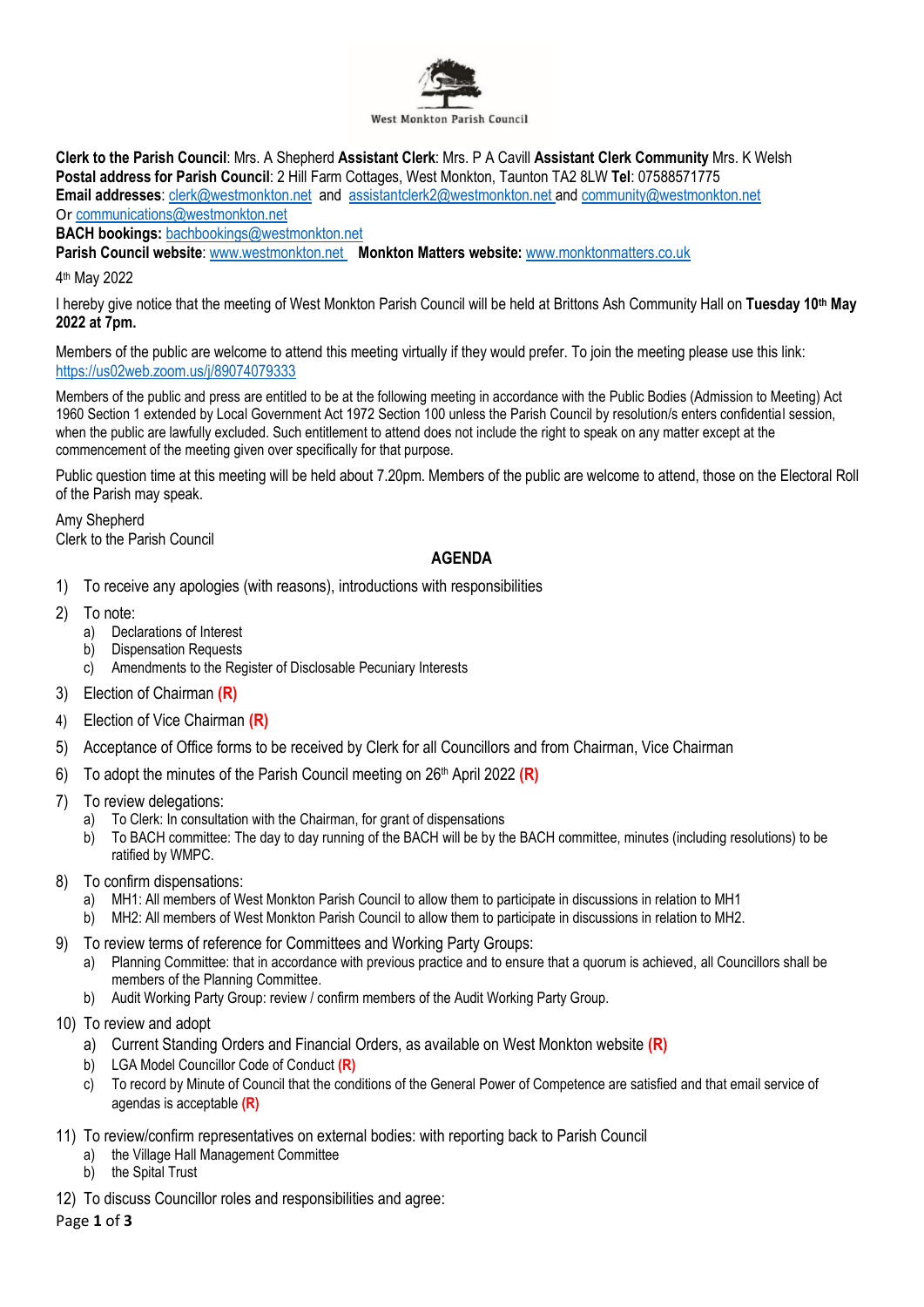Member responsible for: Footpaths, BACH Chairman, Allotments, Highways, Water Resilience, Public Open Spaces/ Children's Play Areas and Recreation, Safe Routes to School, Community Liaison /Transportation and Local Government Re-organisation.

- 13) To note that the Register of Assets is up to date and is due for review in October 2022.
- 14) To confirm that the Council is insured with BHIB Limited and the policy will be renewed in June 2022 (2<sup>nd</sup> year of 3 year term)
- 15) To consider and confirm continuation of annual subscriptions to Somerset Association of Local Councils (SALC), Society of Local Council Clerks (SLCC), Community Council for Somerset (CCS) and CCS Buildings.
- 16) To note Clerk's report, Assistant Clerk's report and Assistant Clerk (Community) report no decisions.
- 17) To approve 2021/22 Annual Report (PC report for 2021/22 year approval delayed due to pre-election period) **(R)**
- 18) Local Government Re-Organisation update
- 19) SCC report no decisions
- 20) SW+T Council reports no decisions
- 21) Neighbourhood Plan Update; NP Delivery Group Chairman: Mr K Tutill / Assistant Clerk
- 22) Chairman's Parish Asset Report

*Meeting will be adjourned*

## **Public Question Time**

*Members of the public are invited to ask questions and raise issues, but please note, this is not a discussion forum. Please make your wish to speak known to the Chairman or the Clerks before the start of the meeting. When called, please give your name. You have three minutes in which to speak.*

#### *Meeting will reconvene*

- 23) Community
	- a) Queen's Platinum Jubilee celebrations in the Parish: Update
	- b) Community Fridge: Update
- 24) Reports, including recent developments, matters to consider and decisions to be made:
	- a) Bathpool Flood Warden: Mr Kevin Perry.
	- b) Councillors with roles of responsibility (not all Councillors will have a report to make)
		- Footpaths: Cllr Gage
			- BACH: Cllr Gage; Extension update. Highways: Cllr Besley Water Resilience: Cllrs Cavill and Hall Safe Routes to School: Cllr Tully Public Open Spaces, Recreation and Children's Play Areas: Cllr Hope Transportation: Cllr Elliston
	- c) Communications Report: Update Clerk.
	- d) GDPR Nothing to report.

### Representatives on outside bodies/Response to Consultations:

- e) West Monkton Village Hall Management Committee; Cllr Tully to report f) The Spital Trust: Cllr Ellis to report.<br>g) Any other events at which WMPC was represented.
- The Spital Trust: Cllr Ellis to report.
- Any other events at which WMPC was represented.
- h) Consultation responses to be developed / approved for submission: None

### 25) Finance

- a) BACH Finance to 30<sup>th</sup> April 2022
- b) Annual Governance Statement approval **(R)**
- c) Approval and adoption of 2021/22 Accounts **(R)**
- d) Quotes **(R)**
- e) To receive receipts and payments, approve payments **(R)**
- f) To note bank reconciliation and budget check
- g) Bank accounts
- 26) Other matters for report only items for discussion no decision
	- a) Items for next meeting agenda by Monday 16<sup>th</sup> May 2022 or Monday 6<sup>th</sup> June 2022
- 27) Country Park update

### **Confidential Session:**

*(Due to confidential lease negotiations being discussed)*